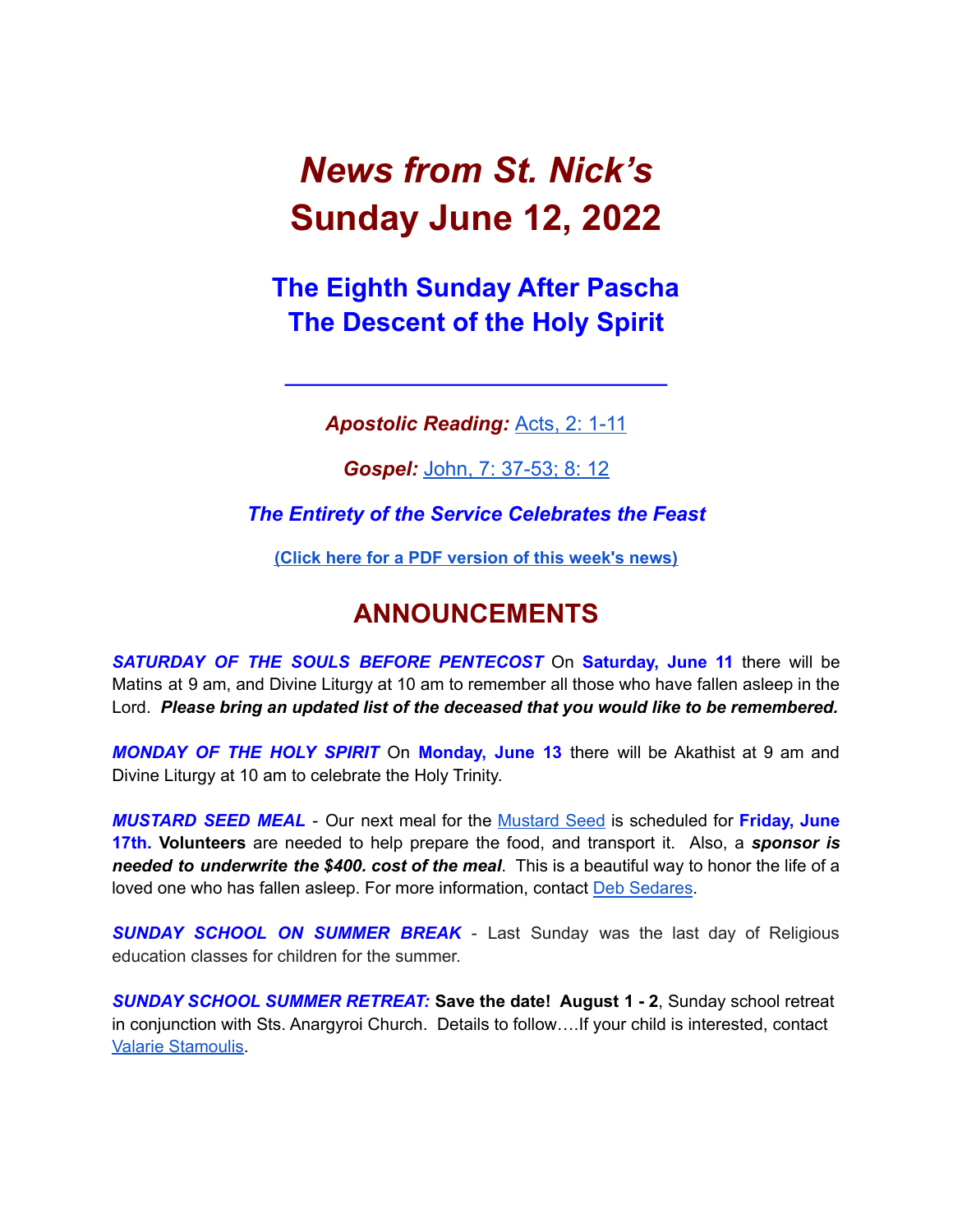*COFFEE HOUR ON SUMMER RECESS -* Coffee will resume in the Fall, but it is too burdensome for any one or two people to bear that responsibility all year. We must share the burden to make it enjoyable for all. **Four committed volunteers are needed to plan and organize coffee hour once per month.** In this way the commitment for each individual will only be **12 times per year**. Much support will be provided to volunteers to learn what it entails. We need you to speak with Fr. [Vasile,](mailto:fr.vasileaileni@gmail.com) Betty [Anderson](mailto:bettya16@verizon.net), Valarie [Stamoulis](mailto:valarie.stamoulis@gmail.com) to volunteer!

*METROPOLIA CONFERENCE* - His Eminence **Metropolitan Nicolae** has shared the proceedings of a [conference](https://us02web.zoom.us/rec/share/6A7m_BqNcCqvWeWHaoHJ6e6xTFqZ9fj8Uv5AbIHeTXaNHx9gZeddOBiTKLMAaz2t.HHkYUkux7eSslR2m) sponsored by the Metropolia dedicated to *"The year of homage to prayer in the life of the Church and the Christian"* featuring discussion on the Hesychast saints, Simeon the New Theologian, Gregory Palamas and Paisie of Neamt." The [Conference](https://us02web.zoom.us/rec/share/6A7m_BqNcCqvWeWHaoHJ6e6xTFqZ9fj8Uv5AbIHeTXaNHx9gZeddOBiTKLMAaz2t.HHkYUkux7eSslR2m) is in Romanian, so those of you that are bilingual may enjoy viewing.

*UKRAINIAN RELIEF:* The **Saint Paraskeva Orthodox Charity** Our Metropolia in partnership with the Archdiocese of Suceava and Rădăuți is working to support Ukrainian war refugees in transit or intending to stay in Romania. This region is one of the major entry points for persons fleeing the invasion of Ukraine. Funds collected will assist the efforts of the monasteries and parishes in the diocese. To learn more about this effort and contribute, please click [here](https://www.spcharity.org/) for the website of Saint [Parascheva](https://www.spcharity.org/) Charity or go to their [Facebook](https://www.facebook.com/donate/263166699318376/4935598499809637/) page.

*OUR ON-LINE GIVING SYSTEM HAS BEEN UPGRADED!* Please check it out by [clicking](https://giving.parishsoft.com/app/giving/stnicks) [here,](https://giving.parishsoft.com/app/giving/stnicks) or by using the **[ON-LINE](http://www.stnicholaschurch.org)** link on the left menu of our parish homepage. You may use this option to submit one-time or recurring payments.

### **GRADUATIONS**

We want to acknowledge and recognize the achievements of the members of our parish community who are celebrating a graduation.

#### **"He has filled them with the spirit of God, with skill, intelligence, and knowledge in every kind of craft." (Exodus 35:31)**

#### **HIGH SCHOOL**

**Nicole Amelia Karadimitriou,** daughter of Maria Kalpidou & Kosmas Karadimitriou, graduated with the Principal's Award from Shrewsbury High School. Nicole was the recipient of the Leadership Scholar tuition award to attend the Whitman School of Management and the Rene's Crown Honors Program at Syracuse University.

**Arthur David Peterson**, son of Nicole Apostola & Kenneth Peterson, and grandson of Fr. Nicholas and Presbytera Maria, graduated with High Honors from Burncoat High School. Arthur received the French Language Award and will attend Clark University in the fall.

#### **COLLEGE**

**Aaron Paul Christo**, son of James & Lea Christo and grandson of Joan Christo, graduated Summa Cum Laude from Assumption University with a BA degree in Rehabilitation Counseling. Aaron is currently working on his Master's degree at Assumption, while serving a fellowship at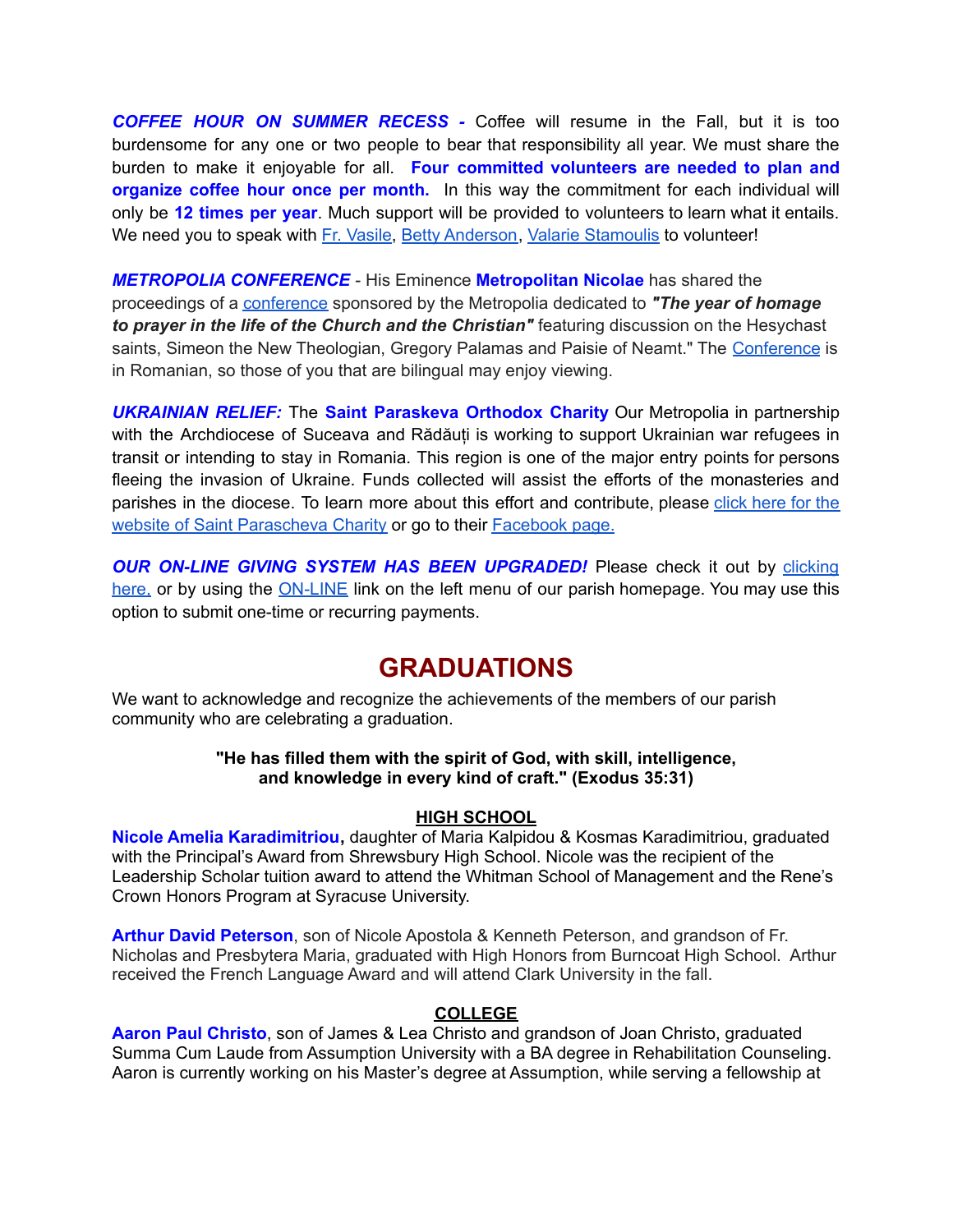Dismas House, a residential program providing reentry services and support for people formerly incarcerated.

**Noah Peter Christo**, son of James & Lea Christo and grandson of Joan Christo, graduated Summa Cum Laude from Assumption University with a BA in Business & concentration in Digital Marketing. Noah is exploring business opportunities.

#### **GRADUATE STUDIES**

**Andrew Atim Opio**, son of Joseph and Josephine Opio, graduated from the University of Pennsylvania with a dual degree of a Bachelor of Engineering and a Master of Science in Computer Information Systems. Andrew will be working at Twitter in Boston as a Software Engineer

**Zoitza (Zoe) Alexis Tsongalis**, daughter of Nancy and Greg Tsongalis, graduated Cum Laude from Arizona State University with a Master's degree in Education with emphasis on Curriculum Design. Zoe is a Special Education teacher at The White River School in White River Junction, Vermont.

> *May our loving Lord continue to bless their efforts and grant them a long life, health, prosperity, and many, many years!*

### **CHURCH & FACILITY NEEDS**

The list below contains **ongoing needs for the Church as well as special needs that may arise.** Any and every offering is most appreciated. If you have any questions, or would like to donate for or towards one of these items, please speak with Fr. [Vasile](mailto:fr.vasileaileni@gmail.com), any member of the Parish Council or use the [online](https://giving.parishsoft.com/app/giving/stnicks) giving site.

> *"Each one must give as he has decided in his heart, not reluctantly or under compulsion, for God loves a cheerful giver." (Corinthians 9:7)*

#### **OFFERING**

**\$25** - Box of Three Kings Charcoal (100 pieces)

**\$50** - 2 Beeswax Candles for the Holy Altar

- **\$65** Flowers for the planters at the entrance to the Church
- **\$60** 14 oz. box of natural Incense from the Boswellia Project in Ethiopia
- **\$180 (\$15. ea)** Case of Mavrodaphne Wine for Holy Communion (12 bottles)
	- **\$200** Additional Shelving for the utility/storage room.
	- **\$250** Preschool height folding table for Sunday School
	- **\$1,000** Replacement of 5 Icon Banners behind the Altar
	- **\$1,100** Upgrade of amplification system and microphones

**\$8,000** - Crack repair, sealcoating & line striping of driveway

### **SCHEDULE OF SERVICES**

Here is the full **Liturgical Schedule** for June: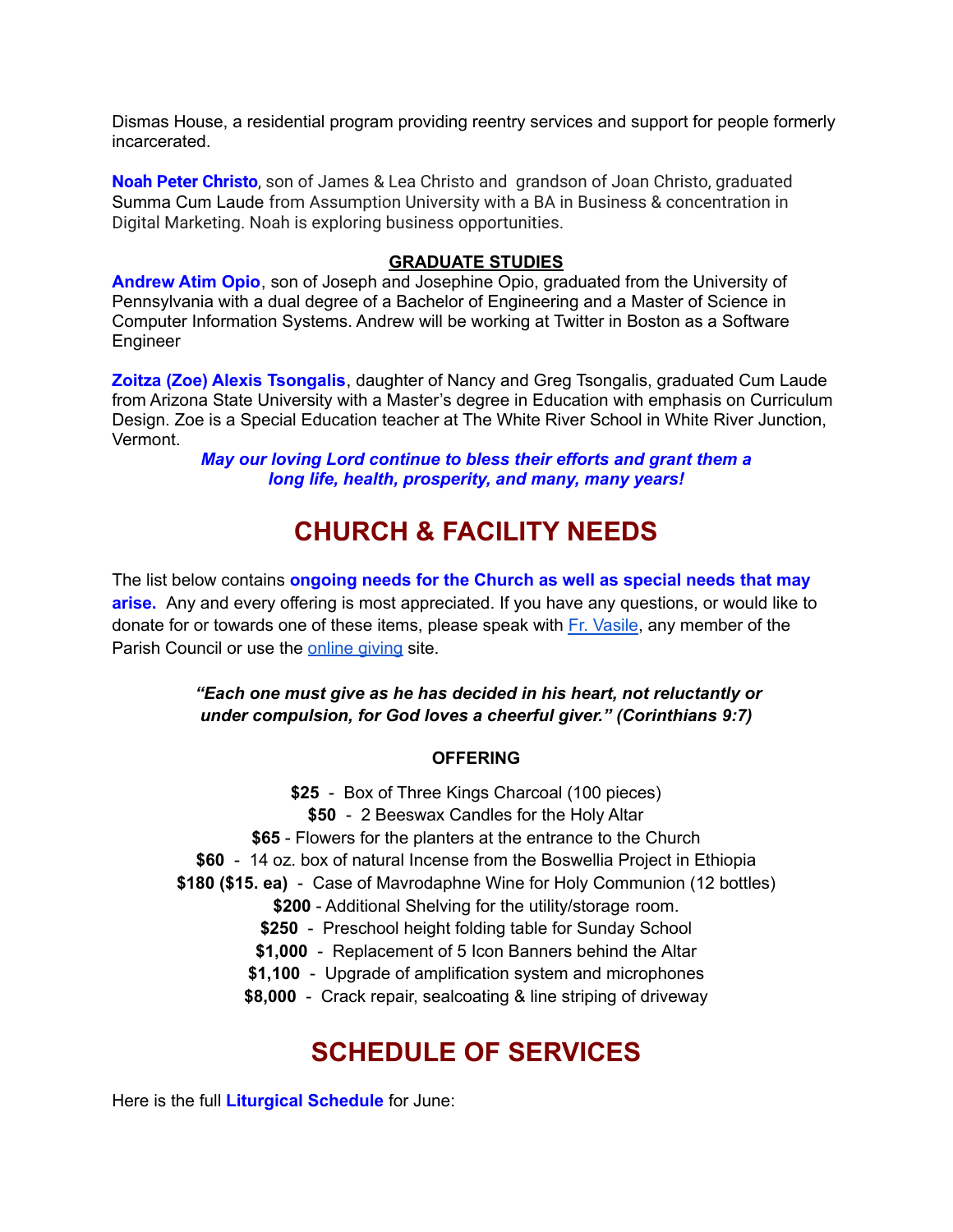| Day           | Date               | Time | <b>Service Type</b>                                                       |
|---------------|--------------------|------|---------------------------------------------------------------------------|
| <b>JUNE</b>   |                    |      |                                                                           |
| Saturday      | $11 - Jun$         |      | $9:00$ Matins                                                             |
|               |                    |      | 10:00 Divine Liturgy. Saturday of the Souls followed by Memorial Service. |
| Sunday        | $12$ -Jun          |      | $9:00$ Matins                                                             |
|               |                    |      | 10:00 (†) 8th Sunday after Pascha. Holy Pentecost.                        |
| <b>Monday</b> | $13 - \frac{1}{2}$ |      | 9:00 Matins or Akathist                                                   |
|               |                    |      | 10:00 (†) Divine Liturgy. Monday of the Holy Spirit.                      |
| <b>Sunday</b> | 19-Jun             |      | 9:00 Matins                                                               |
|               |                    |      | 10:00 1st Sunday after Pentecost. The Sunday of All Saints.               |
| <b>Monday</b> | 20-June            |      | The beginning of the Lent for St. Peter and Paul.                         |
| Friday        | $24 - Jun$         |      | 9:00 Matins or Akathist                                                   |
|               |                    |      | $10:00$ (†) Divine Liturgy. Nativity of the Forerunner John the Baptist   |
| <b>Sunday</b> | 26-Jun             |      | $9:00$ Matins                                                             |
|               |                    |      | 10:00 Sunday 2 after Pentecost. Regional All Saints.                      |
| Wednesday     | 29-Jun             |      | 9:00 Matins or Akathist                                                   |
|               |                    |      | $10:00$ (†) Divine Liturgy. Peter and Paul, the Holy Apostles             |

# **NOTES FROM HOLY TRINITY**

*COVID 19 REHABILITATION UNIT* - In coordination with our medical director, we have a dedicated team of registered nurses and patient care technicians who are caring for Covid patients in our sub-acute Village unit only, as follows: Community-Acquired: 1; Facility-Acquired: 3; and Staff: 2. All the patients and direct care staff in the Village are being tested every two days. In addition, Village direct care staff are wearing K95 masks.

There are no Covid patients in our long-term units. A second booster for residents will begin next week. Patients and residents in all community areas are being encouraged to wear masks. We remain vigilant in all cleaning and safety procedures.

*VACATION HELP FOR CAREGIVERS* – It's time to start planning for short-term relief for primary caregivers traveling for a vacation. Holy Trinity can schedule several days or weeks of care for your loved one. For more information,

*WE NEED YOUR EMAIL* - If you would like to receive the monthly newsletter, please forward your email to [dmillhofer@holytrinityrehab.org](mailto:dmillhofer@holytrinityrehab.org).

*DIVINE LITURGY* - The Divine Liturgy is celebrated each Wednesday morning at 9:30 am for our residents. We welcome volunteers and visitors who would like to attend.

*JOB OPENINGS* - We invite you to be part of a team where you are encouraged to see the